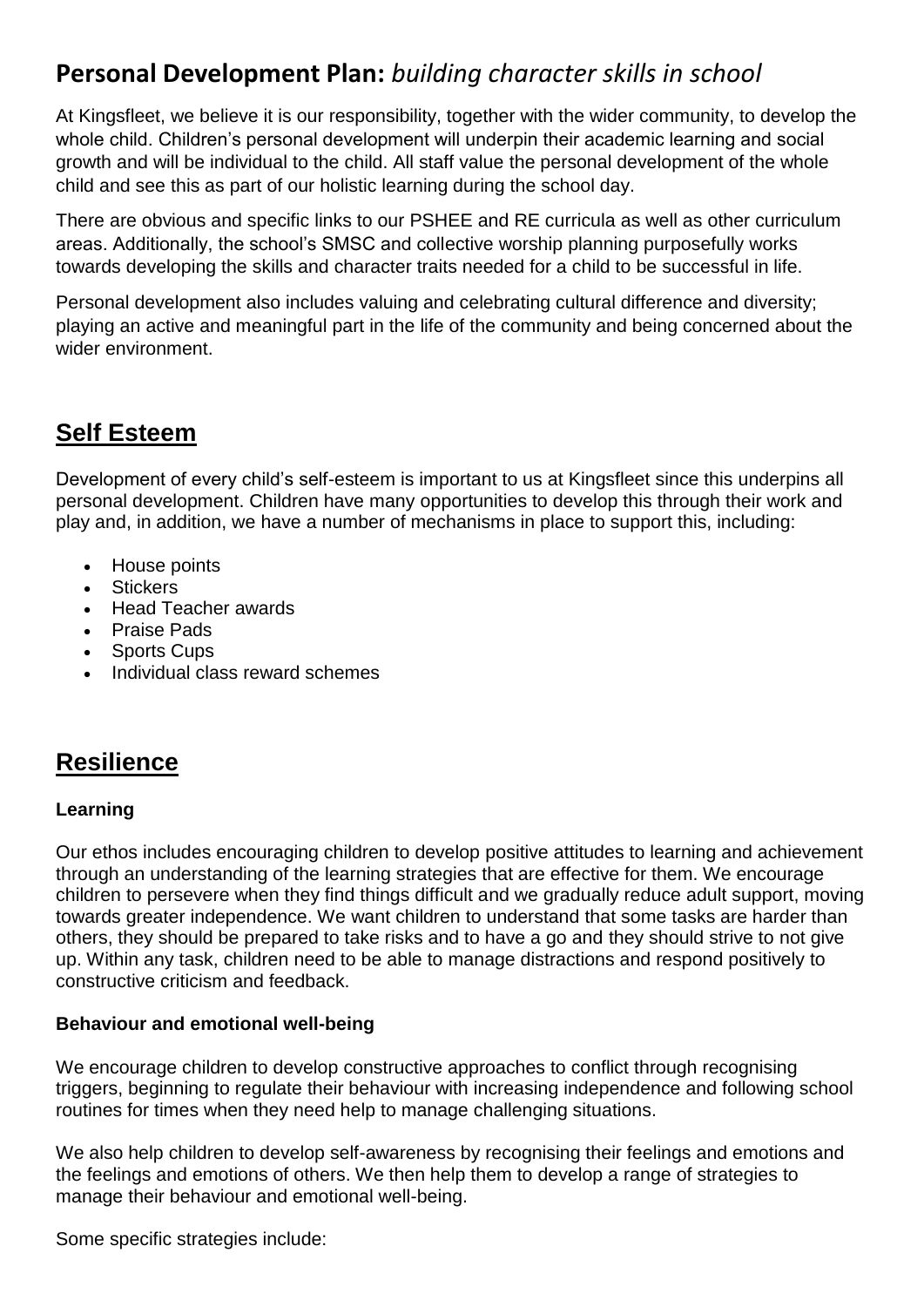- Gemstones
- **Thrive**
- NI<sub>P</sub>

## **Confidence**

As part of our normal school day, activities help to develop children's self-confidence, including; reading work aloud, sharing ideas and contributing to class discussion. These and other similar activities provide a vehicle for the staff member to value the child's contributions and opinions and develop the skills needed to participate confidently. Other activities develop a child's growing confidence in their skill development. Some examples where a child can develop their confidence include:

- Show and tell
- School Productions
- Contributions to collective worship
- Child's report
- Felixstowe Youth Forum
- Community projects
- Bikeability
- Swimming
- Residentials

# **Team Building**

Kingsfleet sees itself as a team and a partnership with staff, stakeholders, parents and children. All of us are working together towards positive outcomes for the children. Children need to learn to work with others in a variety of situations to develop these skills for life. In addition to working with partners, small groups and other children across the school in daily lessons, we also provide:

- Sports day
- Pyramid and area sports events
- The house system
- Class codes of conduct
- Productions
- Class trips
- Focus days & weeks (e.g. drop down days, enterprise week etc.)
- Play leaders
- Activity days and residentials

# **Responsibility**

At Kingsfleet we aim to help children take responsibility for their actions. Responsibility falls into two categories; personal (for their own behaviour and looking after their own possessions etc.) and group (having a wider view and seeing how their actions impact and influence the school and wider community). Teachers are constantly developing this skill through classroom activities and rules and routines, but in addition to this we have the following: